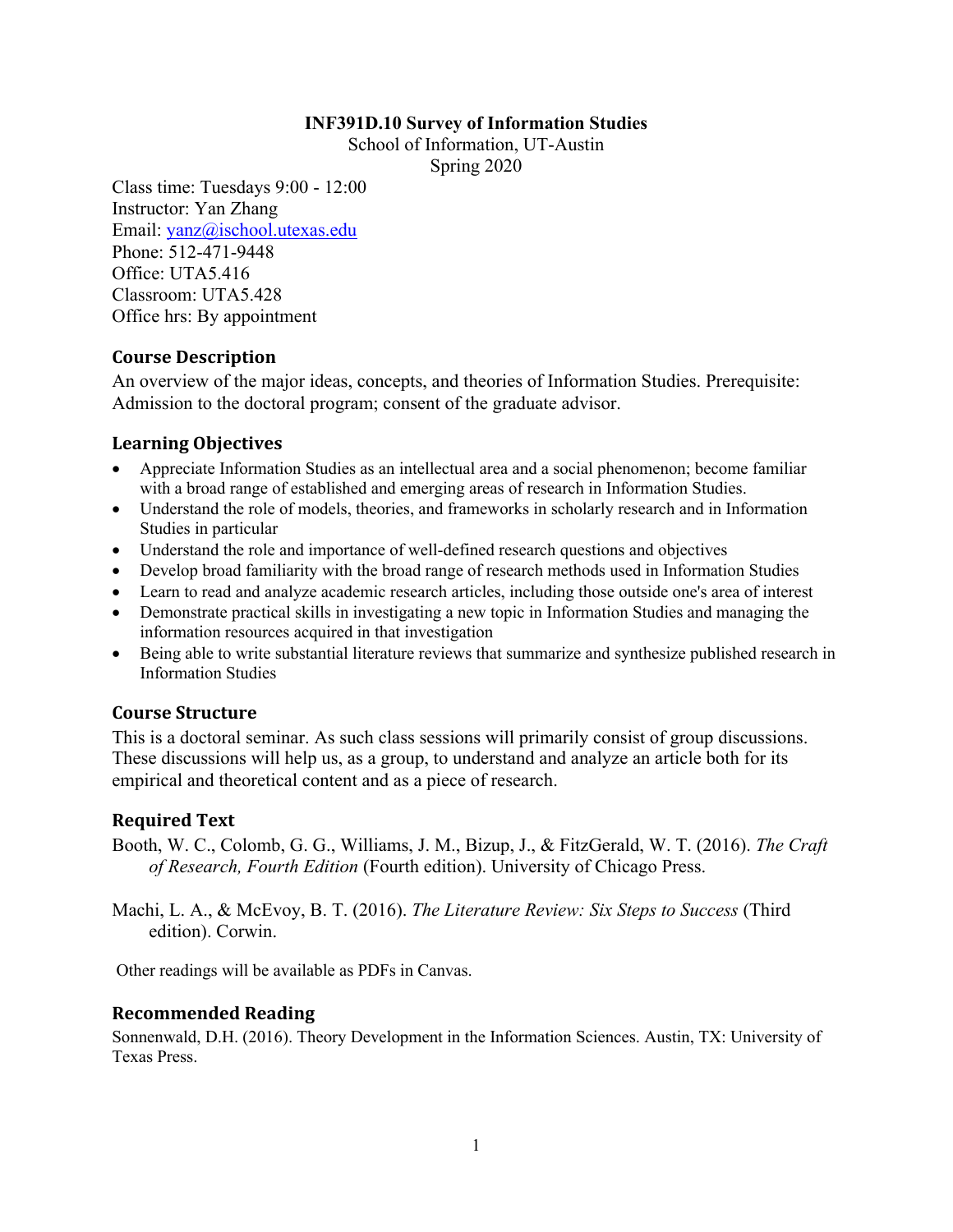### **Disability Accommodations**

Any student with a documented disability (physical or cognitive) who requires academic accommodations should contact the Services for Students with Disabilities area of the Office of the Dean of Students at 471-6259 (voice) or 471-4641 (TTY for users who are deaf or hard of hearing) as soon as possible to request an official letter outlining authorized accommodations.

### **Statement on Academic Honesty**

This course and your PhD study is about becoming an independent scholar. You must familiarize yourself with appropriate academic conduct and honesty by reading this guide: UT Austin Academic Integrity (http://www.utexas.edu/cola/cwgs/\_files/pdf-4/ai2012.pdf)

Other UTexas Academic Honesty Resources:

- 1. Definitions of plagiarism and University procedures (http://deanofstudents.utexas.edu/sjs/acadint\_plagiarism.php)
- 2. Plagiarism tutorial (http://www.lib.utexas.edu/services/instruction/learningmodules/plagiarism/)

# **Assignments and Grading**

## **Weekly Discussion Questions** (30%); *Due at 9:00AM each Monday*

Analyzing two of the assigned research paper readings for each week by following the template below and *post two questions (or aspects of the papers) to the discussion board on Canvas* for in-class discussion.

- 1. Title of the article:
- 2. Theoretical framework (to understand the role of theories and models in research papers):
- 3. Research Qs:
- 4. I am studying [topic]:

because I want to find out [Conceptual question]

- in order to help my readers [conceptual significance]
- so that [potential practical applications]
- 5. In what way is this paper interesting, in the specific sense used by Davis (1971)? If it is not, why not?

### **Participation in Class Discussions** (20%)

This is a seminar class so in-class participation is important.

### **Literature Review** (40% (writing) +10% (presentation)); *Due: May 5th*

The ability to write a good literature review is critical for success in the doctoral program and for your future career as a scholar. Many course assignments, most conference and journal articles, and certainly your dissertation will require you to analyze, synthesize, and critique the current status of a body of literature. More importantly, conducting good literature reviews can help you have a solid understanding of a topic area, including what's been done before, which approaches and methods have led to promising – or not so promising – paths of investigation, and where there are gaps in the literature that suggest useful areas for new research.

Writing a good literature review is much more than simply summarizing a handful of related papers. A useful literature review will convey an understanding of the breadth and depth of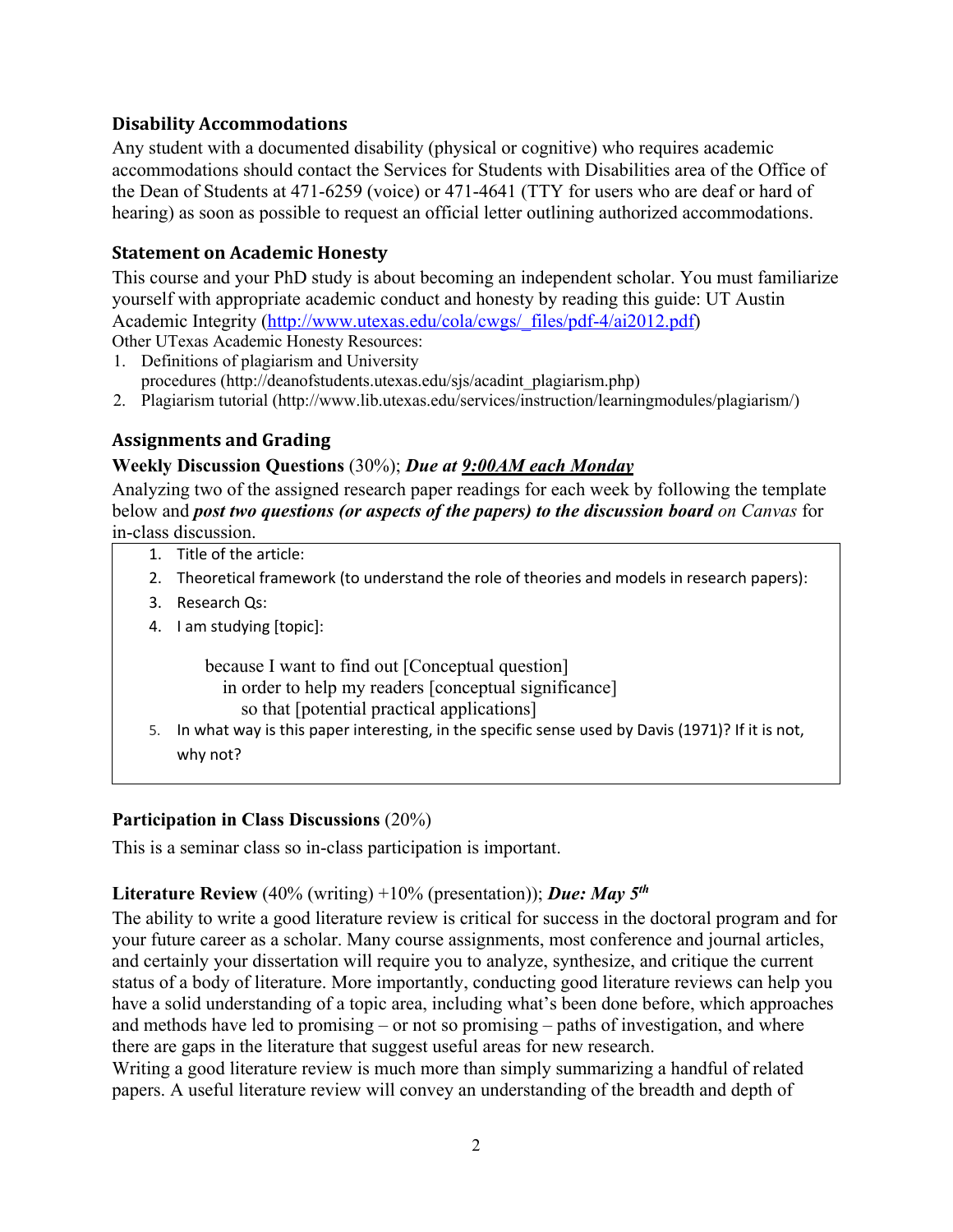published work in a specific area, give the reader a good sense of the prominent theories, methods, systems, controversies, etc. that exist in the area – as well as the important authors and seminal publications – and show the reader where there are gaps in the literature that might suggest where more research is needed. Writing a literature review that meets these criteria is challenging and practice definitely helps. This assignment is intended to help you gain more experience with the process.

The deliverable for this assignment is a written literature review on a topic of your interest. The length and details of the submission may vary depending on the topic selected, but generally I expect the final product to be a 3-4 page long (1500-2500 words) and discuss at least 15-20 references (some perhaps very briefly, others more thoroughly). You are free to use any established reference style (e.g., APA, MLA, Chicago) in this assignment. You are recommended to use a reference management tool (e.g., EndNote, Zotero, Mendeley) to help you organize the references.

| Criteria              | <b>Observed qualities</b> |                         |                           |  |
|-----------------------|---------------------------|-------------------------|---------------------------|--|
|                       | Excellent $(A/A-)$        | Good $(B+)$             | Poor (B and below)        |  |
| Introduction to       | Clear introduction to     | Overall topic area less | No clear explanation of   |  |
|                       | topic area; effective     | effectively described;  | the topic area; no        |  |
| topic area            | orientation for body      | limited orientation to  | transition to body of     |  |
|                       | of review provided        | body of review          | review                    |  |
| <b>Body of review</b> | Critical synthesis        | Limited critical        | No clear relationship     |  |
|                       | present; consistent       | analysis or attempt at  | between reference         |  |
|                       | and logical               | synthesis; some         | summaries; no critique    |  |
|                       | transitions; cohesive     | connections made        | beyond summary            |  |
|                       | narrative going from      | between references,     | descriptions              |  |
|                       | general to specific       | but lack of consistent  |                           |  |
|                       |                           | logical flow            |                           |  |
| Coverage              | Thorough, consistent      | Adequate overall        | Omission of references    |  |
|                       | coverage of topic         | coverage of topic area  | clearly important to      |  |
|                       | area; in-depth            | but superficial         | topic area; minimal       |  |
|                       | discussion where          | coverage of references  | references; consistent    |  |
|                       | appropriate               |                         | sketchy coverage of       |  |
|                       |                           |                         | references                |  |
| Conclusion            | Solid, logical            | Some conclusion or      | No clear summary or       |  |
|                       | summary of review;        | overall synthesis       | synthesis of topic area   |  |
|                       | insights and              | provided but not well   | provided; summary         |  |
|                       | suggestions follow        | supported by body of    | disconnected from         |  |
|                       | from body of review       | review                  | review                    |  |
| Clarity of writing    | Clearly written,          | Generally well-written  | Significant spelling or   |  |
|                       | coherent argument;        | but flow of argument    | grammar mistakes;         |  |
|                       | structural variety;       | not always easy to      | difficult to follow flow  |  |
|                       | reads as a connected,     | follow; lack of variety | of narrative or           |  |
|                       | informative narrative     | in structure from       | arguments made            |  |
|                       |                           | paragraph to paragraph  |                           |  |
| Citations/Referenc    | All references match      | Correct citation and    | Inconsistencies between   |  |
| e <sub>S</sub>        | citations; proper         | reference format used   | citations and references; |  |

The grade for your final deliverable of this assignment will be based on the following rubric: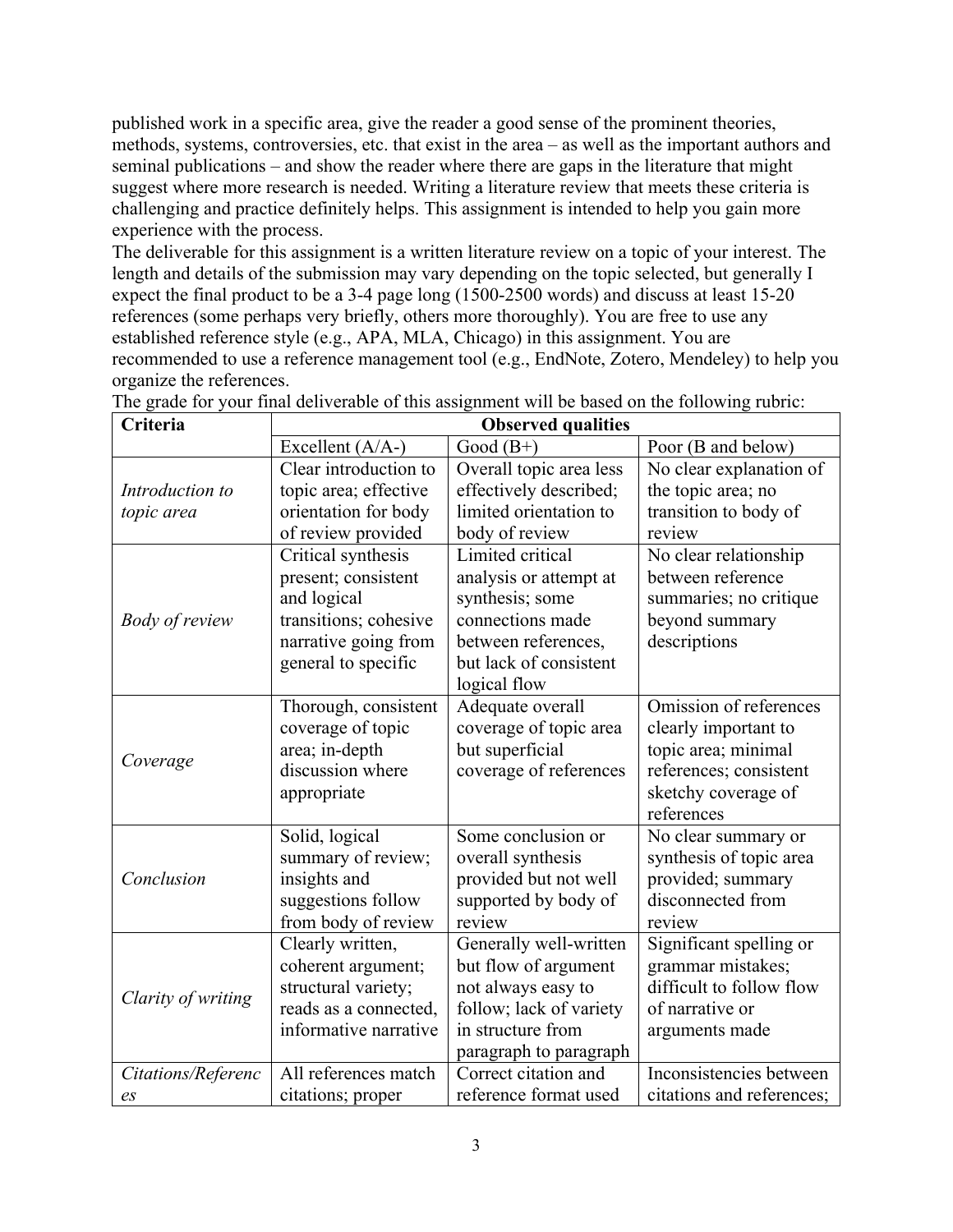| citation and                              | but occasional minor | incorrect citation or |
|-------------------------------------------|----------------------|-----------------------|
| reference style                           | omissions or         | reference formatting  |
| followed throughout   formatting problems |                      |                       |

In fairness to students who turn in assignments on time, all late papers will be penalized by lowering the earned grade one grade level (e.g., from A- to B+; from B to B-) for each day that the assignment is late. No assignment submitted more than one week after the due date will be accepted. These penalties will not apply to students who know in advance that they will be submitting an assignment late, and let me know in advance. "In advance" means up until 24 hours before due date. I will use the following schema as the basis for calculating grades:  $A = 94-100$ ,  $A = 90-93$ ,  $B = 87-89$ ,  $B = 84-86$ ,  $B = 80-83$ , C+  $= 77-79$ , C = 74-76, C- = 70-73, D = 60-69, F <60.

### **Course Schedule**

Week 1 – Jan. 21, 2020 Introduction

- 1. UT iSchool PhD Student Handbook (https://www.ischool.utexas.edu/forms/DoctoralProgramHandbookFall2014.pdf)
- 2. iSchool faculty (https://www.ischool.utexas.edu/people/faculty\_directory) and doctoral students (https://www.ischool.utexas.edu/people/phd-students)

**Week 2** – Jan. 28, 2020 Research

- 1. Booth et al. Section I (Chapter 1-2) "Research, Researchers, and Readers"
- 2. Booth et al. Section III (Chapters 7-11) "Making an Argument"
- 3. Davis (1971) "That's interesting"

**Week 3** – Feb. 4, 2020 iSchool phenomenon

# **Guest: Dean Eric Meyer**

- 1. Olson, Gary, & Grudin, Jonathan. (2009). TIMELINESThe information school phenomenon. *Interactions*. https://dl.acm.org/doi/abs/10.1145/1487632.1487636
- 2. Dillon, A. (2012). What it Means to be an iSchool. *Journal of Education for Library and Information Science*, *53*(4), 267–273. JSTOR.
- 3. Wiggins, A., & Sawyer, S. (2012). Intellectual diversity and the faculty composition of iSchools. *Journal of the American Society for Information Science and Technology*, *63*(1), 8–21. https://doi.org/10.1002/asi.21619
- 4. Machi & McEvoy, Introduction (Doing and producing literature review); Chapter 1 Step 1

Week 4 – Feb. 11, 2020 Information Organization

- 1. Svenonius (2001) Information organization. Chapter 1 in book: The Intellectual Foundation of Information Organization, pp.1-15.
- 2. Star and Bowker (2007) Enacting Silence
- 3. Mai (2010) Classification in a social world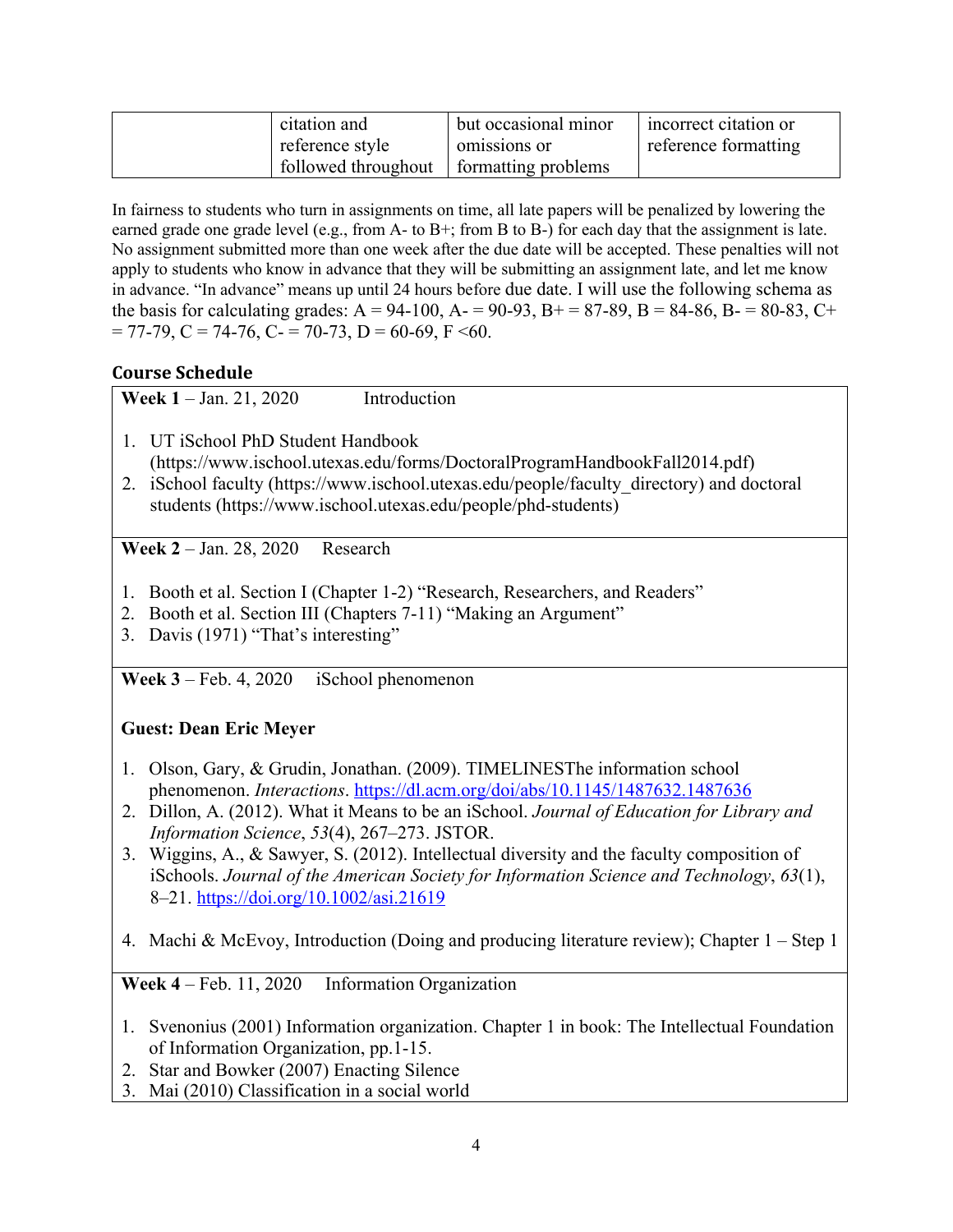- 4. Feinberg, M. (2011). How information systems communicate as documents: the concept of authorial voice. Journal of Documentation, 67(6), 1015–1037.
- 5. Booth et al. Section II, Chapter 3-4 (Topics, Questions, and Problem)
- 6. Machi & McEvoy, Chapter 2 Step 2

**Week 5** – Feb. 18, 2020 Information Behavior

- 1. Dervin, B., & Nilan, M. (1986). Information needs and uses. Annual review of information science and technology, 21, 3–33.
- 2. Pettigrew, K. E., Fidel, R., & Bruce, H. (2001). Conceptual frameworks in information behavior. Annual review of information science and technology (ARIST), 35, 43–78. 3.
- 3. Bates, Marcia J. (1989). The Design of Browsing and Berrypicking Techniques for the Online Search Interface. Online Review 13(5): 407-424.
- 4. Poltrock, S. et al. (2003). Information seeking and sharing in design teams. Group'03 (pp. 239-247).
- 5. Booth et al. Section II, Chapter 5-6 (Sources and Engaging Sources)
- 6. Machi & McEvoy, Chapter 3 Step 3

**Week 6** – Feb. 25, 2020 Information Retrieval

- 1. Brin, S. & Page, L. (1998). The anatomy of a large-scale hypertextual Web search engine.
- 2. Horowitz, D., & Kamvar, S. D. (2010). The anatomy of a large--scale social search engine. Proceedings of the 19th international conference on World Wide Web, WWW '10 (pp. 431–440). New York, NY, USA: ACM.
- 3. Voorhees, E. M. (2007). TREC: Continuing information retrieval's tradition of experimentation. Commun. ACM, 50(11), 51–54.
- 4. SWIRL 2012 Report (Lorne)
- 5. Ruthven (2008) Interactive Information Retrieval, ARIST, p. 43-91
- 6. Machi & McEvoy, Chapter 4 Step 4

**Week 7** – March 3, 2020 Information Institutions/Scholarly Communication

- 1. Moravcsik, M. J., & Murugesan, P. (1975). Some Results on the Function and Quality of Citations. Social Studies of Science, 5(1), 86–92.
- 2. Shuai, X., Pepe, A., & Bollen, J. (2012). How the Scientific Community Reacts to Newly Submitted Preprints: Article Downloads, Twitter Mentions, and Citations. PLoS ONE, 7(11), e47523.
- 3. LeMaistre, T., Embry, R. L., Zandt, L. L. V., & Bailey, D. E. (2012). Role Reinvention, Structural Defense, or Resigned Surrender: Institutional Approaches to Technological Change and Reference Librarianship. The Library Quarterly, 82(3), 241–275.
- 4. Booth et al. Section IV, Chapter 16 (Introductions and Conclusions)
- 5. Machi & McEvoy, Chapter 5 Step 5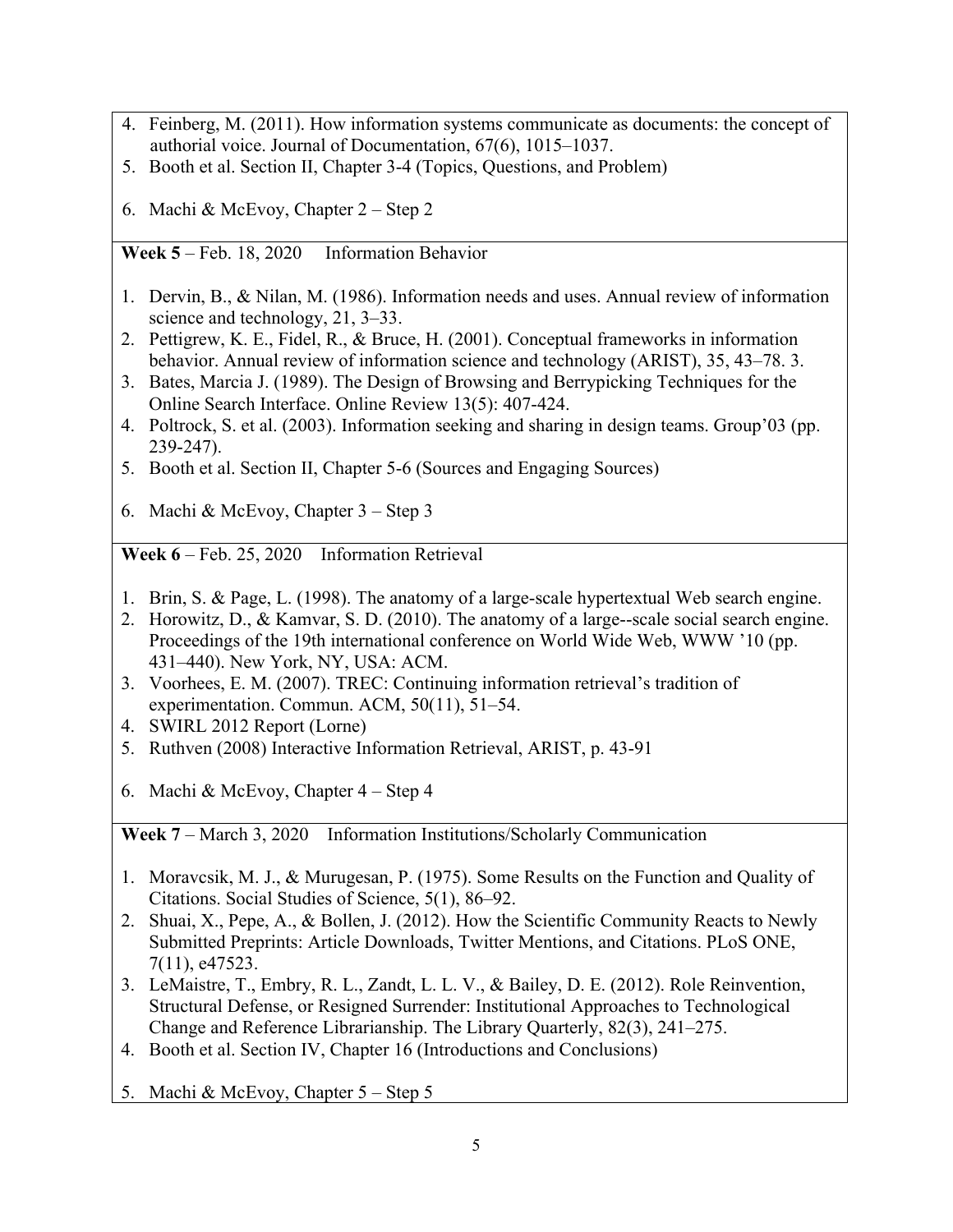**Week 8** – March 10, 2020 Socio-Technical Systems/Social Informatics

- 1. Sawyer and Rosenbaum (2000) Social Informatics in the Information Sciences: Current Activities and Emerging Directions. Informing Science 3 (2).
- 2. Howison, J., & Crowston, K. (2014). Collaboration through open superposition. MIS Quarterly, 38(1), 29-50.
- 3. Haythornthwaite, C. (1996). Social network analysis: An approach and technique for the study of information exchange. Library & Information Science Research, 18(4), 323–342.

4. Machi & McEvoy, Chapter 6 – Step 6

Week 9 – March 17, 2020 Spring break

**Week 10** – March 24, 2020 Attending conference

Week 11 – March 31, 2020 Information Systems

- 1. Ellis, D., Allen, D., & Wilson, T. (1999). Information Science and Information Systems: Conjunct subjects disjunct disciplines. Journal of the American Society for Information Science, 50(12), 1095–1108.
- 2. Orlikowski, W. J., & Iacono, C. S. (2001). Research Commentary: Desperately Seeking the "IT" in IT Research: A call to theorizing the IT Artifact. Information Systems Research, 12(2), 145.
- 3. Davis, F. D. (1989). Perceived usefulness, perceived ease of use, and user acceptance of information technology. MIS quarterly, 319–340.
- 5. Jarvenpaa, S. L., & Leidner, D. E. (1999). Communication and Trust in Global Virtual Teams. Organization Science, 10(6), 791–815.

**Week 12** – April 7, 2020 Human Computer Interaction

- 1. Carroll, J.M. (1997). Human-computer interaction: Psychology as a science of design. Annual Review of Psychology, 48, 61-83.
- 2. Dillon, A., Kleinman, L., Choi, G. O., & Bias, R. (2006). Visual search and reading tasks using ClearType and regular displays: two experiments. Proceedings of the SIGCHI conference on Human Factors in computing systems, CHI '06 (pp. 503–511). New York, NY, USA: ACM.
- 3. Civan-Hartzler, A., McDonald, D.W., Powell, C., Skeels, M.M., Mukai, M., & Pratt, W. (2010). Bringing the field into focus: User-centered design of a patient expertise locator. In the Proceedings of CHI 2010, 1675-1684.
- 4. Epstein, Ping, Fogarty, and Munson (2015). A lived informatics model of personal informatics. Proceedings of the UbiComp'15 conference (pp. 731-742).
- 5. Booth et al. Section IV, Chapter 12-14 (Planning, Drafting, and Revising)

**Week 13** – April 14, 2020 CSCW-Computer Supported Cooperative Work